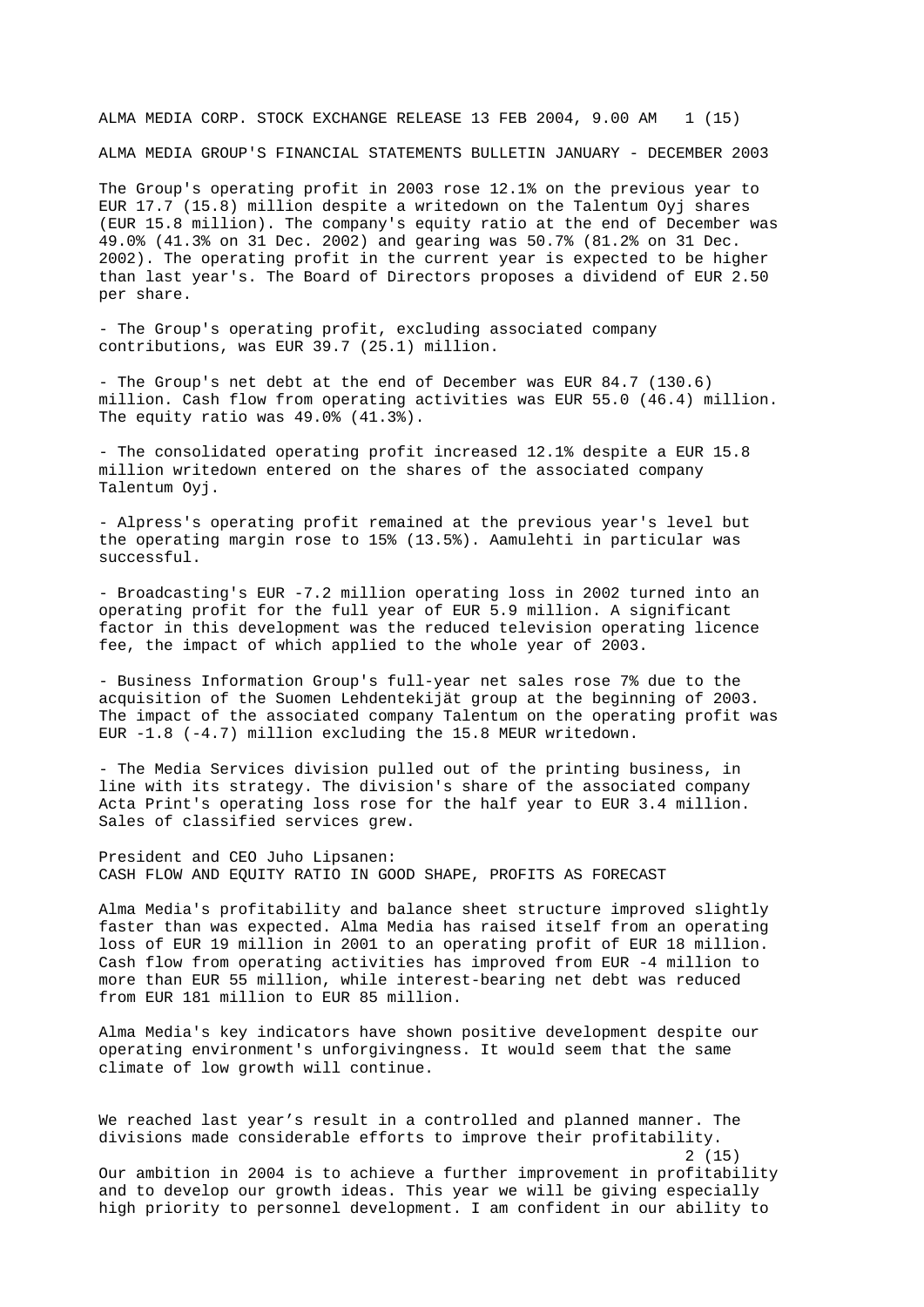raise profitability further. Cash flow will remain good as well.

CHANGES IN GROUP STRUCTURE 2003

In the beginning of the year Alma Media regrouped its organization from five divisions into four: Alpress, Broadcasting, Business Information Group and Media Services. The Media Services was formed from Alprint, the classified and new ventures operations previously managed by Alma Media Interactive, Alma Media's corporate R&D activities, and a separate information systems business unit, Alma Media Information Systems. The Broadcasting division was expanded to incorporate MTV Interactive, which includes MTV3 Internet, MTV3 Text Channel and the MTV3 access business.

Alprint Oy's Rahola magazine printing plant was merged with Edita Acta Oy. This was executed through a transfer of operations in which the Rahola offset rotation press, which within Alprint Oy had been responsible for Alma Media's magazine printing operations, and the Kivenlahti gravure press in Espoo were transferred into a company called Acta Print Oy, which is 36%-owned by Alma Media Corporation and 64%-owned by Edita Oyj, state-controlled printing and publishing company. The divestment reduced Alma Media's workforce by 300 employees and the Group's balance sheet by approx. EUR 16 million.

On 17 December 2003 Alma Media Corporation sold its 6,600,000 shares in Talentum Oyj at the prevailing price (33 MEUR) to its wholly owned subsidiary Kustannusosakeyhtiö Kauppalehti.

On 31 December 2003 Alma Media sold the operations of Alprint's Hyvinkää printing press to an entrepreneurial group made up mainly of the unit's key employees.

ALMA MEDIA GROUP: OCTOBER-DECEMBER 2003

Consolidated net sales and result October-December

The Group's net sales decreased during the fourth quarter to EUR 118.3 (129.9) million owing to the transfer of the Alprint Rahola printing operations. The consolidated operating loss was EUR -4.4 (9.0) million. The loss arising from the writedown of shares in the Group's associated company Talentum Oyj reduced the Group's operating profit by EUR 15.8 million. Of Alma Media's divisions, the strongest improvements were recorded by Broadcasting, Alpress and BIG. The Media Division's fourthquarter operating profit was reduced by EUR 2.2 million owing to its share of the associated company Acta Print's result.

| ALMA MEDIA GROUP, KEY FIGURES (MEUR)   | 2003        | 2002                | 2003                          | 2002     |  |
|----------------------------------------|-------------|---------------------|-------------------------------|----------|--|
|                                        |             | $10 - 12$ $10 - 12$ | $1 - 12$                      | $1 - 12$ |  |
| Net sales                              | 118.3 129.9 |                     | 460.5                         | 485.9    |  |
| Operating profit/loss                  | $-4.4$      | 9.0                 | 17.7                          | 15.8     |  |
| Operating profit/loss as % of net      |             | $-3.7$ 6.9          | 3. R                          | 3.3      |  |
| sales                                  |             |                     |                               |          |  |
| Impact of associated companies on      |             |                     | $-17.4$ $-3.1$ $-22.0$ $-9.3$ |          |  |
| operating profit                       |             |                     |                               |          |  |
| Profit/loss before extraordinary items | $-4.7$      | 7.4 14.0            |                               | 8.8      |  |

3 (15)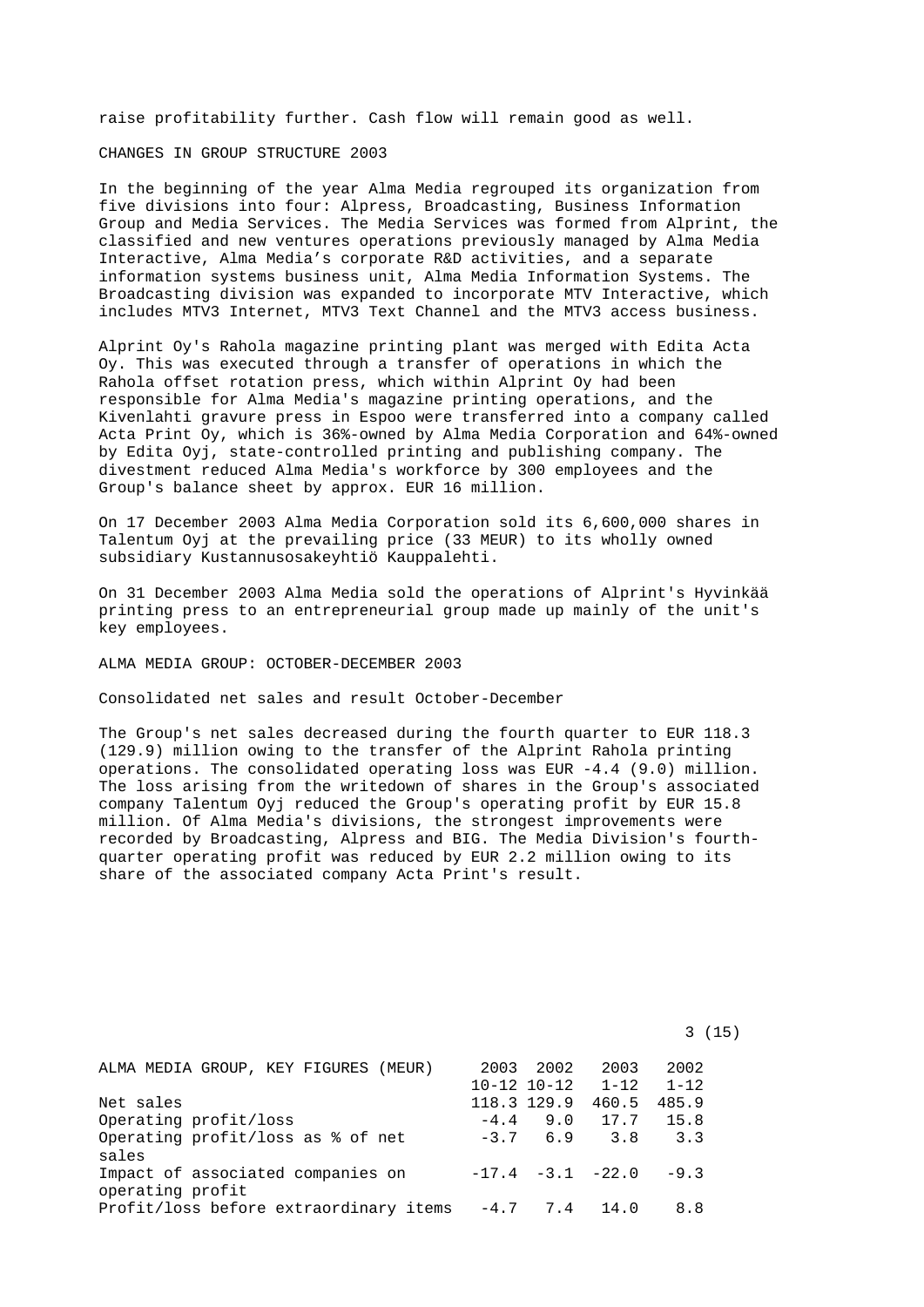| Balance sheet total                    |           |              | 355.2         | 403.6    |
|----------------------------------------|-----------|--------------|---------------|----------|
| Gross capital expenditure              |           | 4.5<br>5.4   | 17.1          | 14.9     |
| Gross capital expenditure as % of net  | 4.6       | 3.5          | 3.7           | 3.1      |
| sales                                  |           |              |               |          |
| Equity ratio, %                        |           |              | 49.0          | 41.3     |
| Gearing, %                             |           |              | 50.7          | 81.2     |
| Net financial expenses                 | 0.3       | 1.6          | 3.7           | 7.0      |
| Net financial expenses as % of net     | 0.3       | 1.2          | 0.8           | 1.4      |
| sales                                  |           |              |               |          |
| Interest-bearing net debt              |           |              | 84.7          | 130.6    |
| Interest-bearing liabilities           |           |              | 108.8         | 156.0    |
| Interest-free liabilities              |           |              | 76.8          | 81.7     |
| Average number of employees            |           |              | 3,610 3,898   |          |
| Average number of employees calculated |           |              | 2,861         | 3,080    |
| as full-time personnel                 |           |              |               |          |
| Cash flow from operating activities/   | 1.12      | 1.29         | 3.50          | 2.95     |
| share, EUR                             |           |              |               |          |
| Shareholder's equity/share, EUR        |           |              | 10.61         | 10.23    |
| Earnings/share, EUR (undiluted)        |           | 0.02<br>0.27 | 0.69          | 0.16     |
| Earnings/share, EUR (diluted)          |           |              | 0.68          |          |
| Market capitalization                  |           |              | 442.6         | 299.1    |
|                                        |           |              |               |          |
| NET SALES BY DIVISION (MEUR)           | 2003      | 2002         | 2003          | 2002     |
|                                        | $10 - 12$ | $10 - 12$    | $1 - 12$      | $1 - 12$ |
| Alpress                                | 51.0      | 51.8         | 200.2         | 201.3    |
| Broadcasting                           | 51.3      | 50.4         | 178.1         | 177.6    |
| Business Information Group             | 13.0      |              | 11.7 46.4     | 43.2     |
| Media Services                         | 6.2       |              | 19.6 48.4     | 73.9     |
| Parent Company                         | 3.5       | 3.4          | 13.5          | 13.6     |
| Intragroup net sales                   | $-6.7$    | $-7.0$       | $-26.1 -23.7$ |          |
| Total                                  | 118.3     | 129.9        | 460.5         | 485.9    |
|                                        |           |              |               |          |
| OPERATING PROFIT/LOSS BY DIVISION      |           |              |               |          |
| (MEUR)                                 |           |              |               |          |
| Alpress                                | 7.7       | 5.1          | 30.0          | 27.2     |
| Broadcasting                           | 5.8       | 2.1          | 5.9           | $-7.2$   |
| Business Information Group             | 1.8       | $-0.3$       | 4.2           | 2.4      |
| Media Services                         | $-3.1$    | $-0.3$       | $-5.6$        | $-2.2$   |
| Parent Company                         | $-1.3$    | 3.8          | $-2.5$        | $-3.8$   |
| Group entries                          | $-15.3$   | $-1.4$       | $-14.3$       | $-0.6$   |
| Total                                  | $-4.4$    | 9.0          | 17.7          | 15.8     |

ALMA MEDIA GROUP: JANUARY-DECEMBER 2003

4 (15)

Market conditions

GDP in Finland rose 1.4% during 2003 according to the Ministry of Finance's figures. Media advertising grew 2.5% during the year according to TNS Gallup. The main reason for this growth was an increase in

advertising prices, although volume growth was also generated by the parliamentary elections. Excluding the latter's impact, growth would have remained at 1.7%. Newspaper advertising increased 2.1%, advertising in town and newsstand newspapers 9.6%, television advertising 3% and radio advertising 8.3%.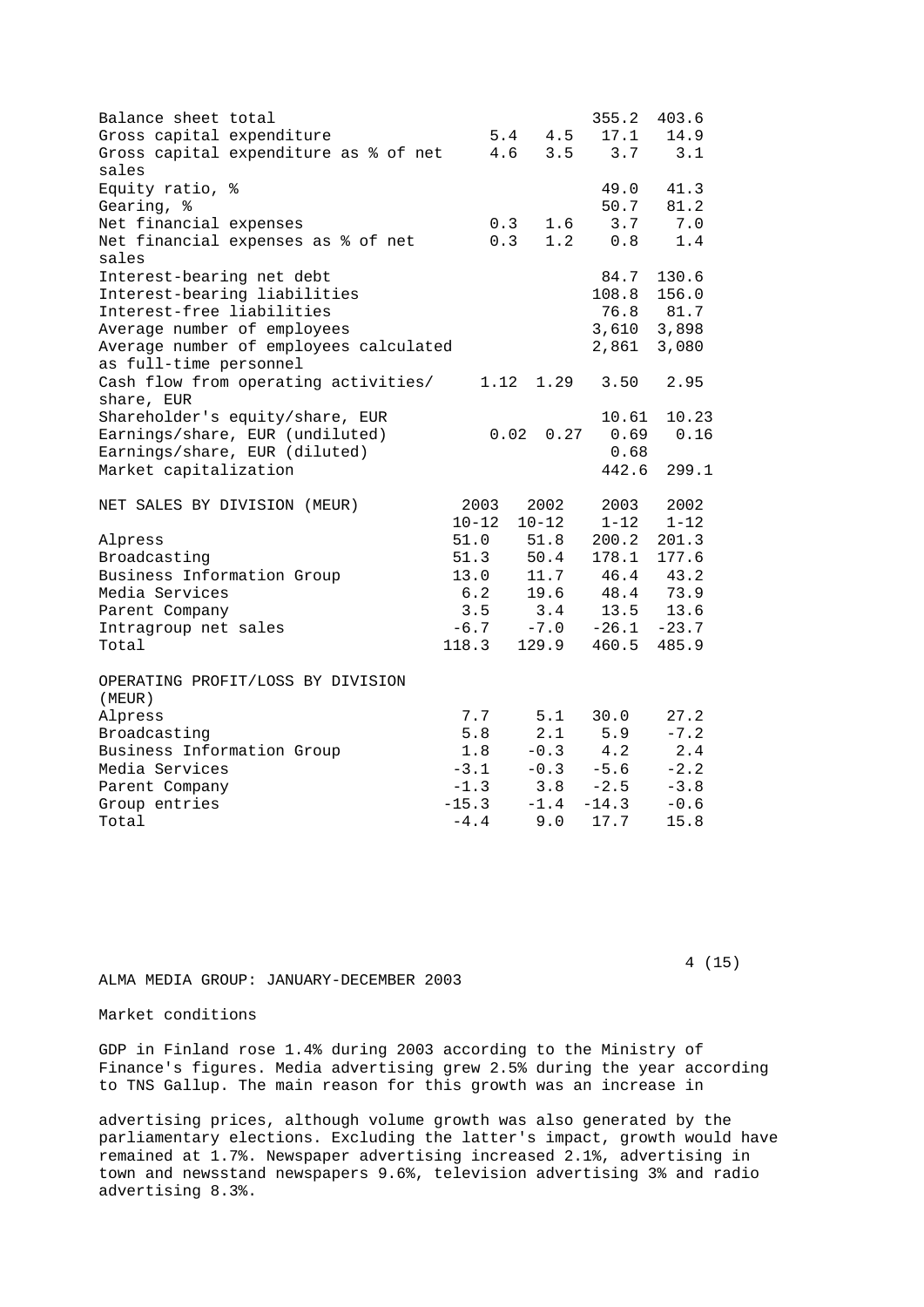Media advertising trends are crucial for Alma Media's result. Sales of advertising time and advertising space represents some 60% of Alma Media's net sales. The remainder comes from newspaper circulation sales and sales of editorial content. In 2003 sales of printing contracts to external customers accounted for 8% of the Group's net sales.

Paper prices were at a lower level than in the previous year. The general increase in wages and salaries was 3.5% according to preliminary information released by the Ministry of Finance.

Net sales and result

The Group's net sales showed a EUR 25 million decrease to EUR 460.5 (485.9) million. The reason was the transfer of the Alprint Rahola magazine printing works, previously part of the Media Services division, to Acta Print Oy on 1 July. Both Alpress and Broadcasting kept their net sales virtually unchanged but Business Information Group's net sales rose 7% following the Lehdentekijät acquisition.

The operating profit increased 12.1% to EUR 17.7 (15.8) million. Excluding the associated company entries, the operating profit was EUR 39.7 (25.1) million.

Balance sheet and financial position

The Group's balance sheet at the end of December stood at EUR 355.2 million (EUR 403.6 million on 31 Dec. 2002). The equity ratio at the close of the period was 49.0% (41.3% on 31 Dec. 2002) and shareholders' equity per share were EUR 10.61 (EUR 10.23 on 31 Dec. 2002).

The Group's cash flow was strong as a result of positive development in operations. The strong cash flow made it possible to reduce interestbearing loans by EUR 47.2 million. Since the Group's interest-bearing debt is denominated in euros, it is not hedged against exchange rate fluctuations. Certain purchases in other currencies, however, are hedged.

#### Depreciation and writedowns

The Group's depreciation amounted to EUR 25.1 (34.7) million. This included amortization of goodwill on consolidation totalling EUR 4.2 (3.8) million and writedowns of EUR 0 (6.6) million. A writedown of EUR 15.8 million on the Talentum Oyj shares was entered under associated companies.

#### Capital expenditure

 $5(15)$ 

Gross capital expenditure amounted to EUR 17.1 (14.9) million. Roughly 40% of this figure came from shares in subsidiaries, the largest item being Lehdentekijät. The remainder comprised normal maintenance and repair expenditure.

# Personnel and administration

Alma Media's annual general meeting on 6 March 2003 decided that the Board of Directors would have six members. The chairman of the Board throughout the period was Bengt Braun and the deputy chairman was Kari Stadigh. The other members throughout the period were Matti Häkkinen, Matti Kavetvuo and Jonas Nyrén. Lauri Helve was elected to the Board as a new member.

The meeting appointed the firm of authorized public accountant KPMG Wideri Oy Ab and Mauri Palvi, APA, and their deputies Eija Kauppi-Hakkarainen, APA, and Michaela Teir, APA.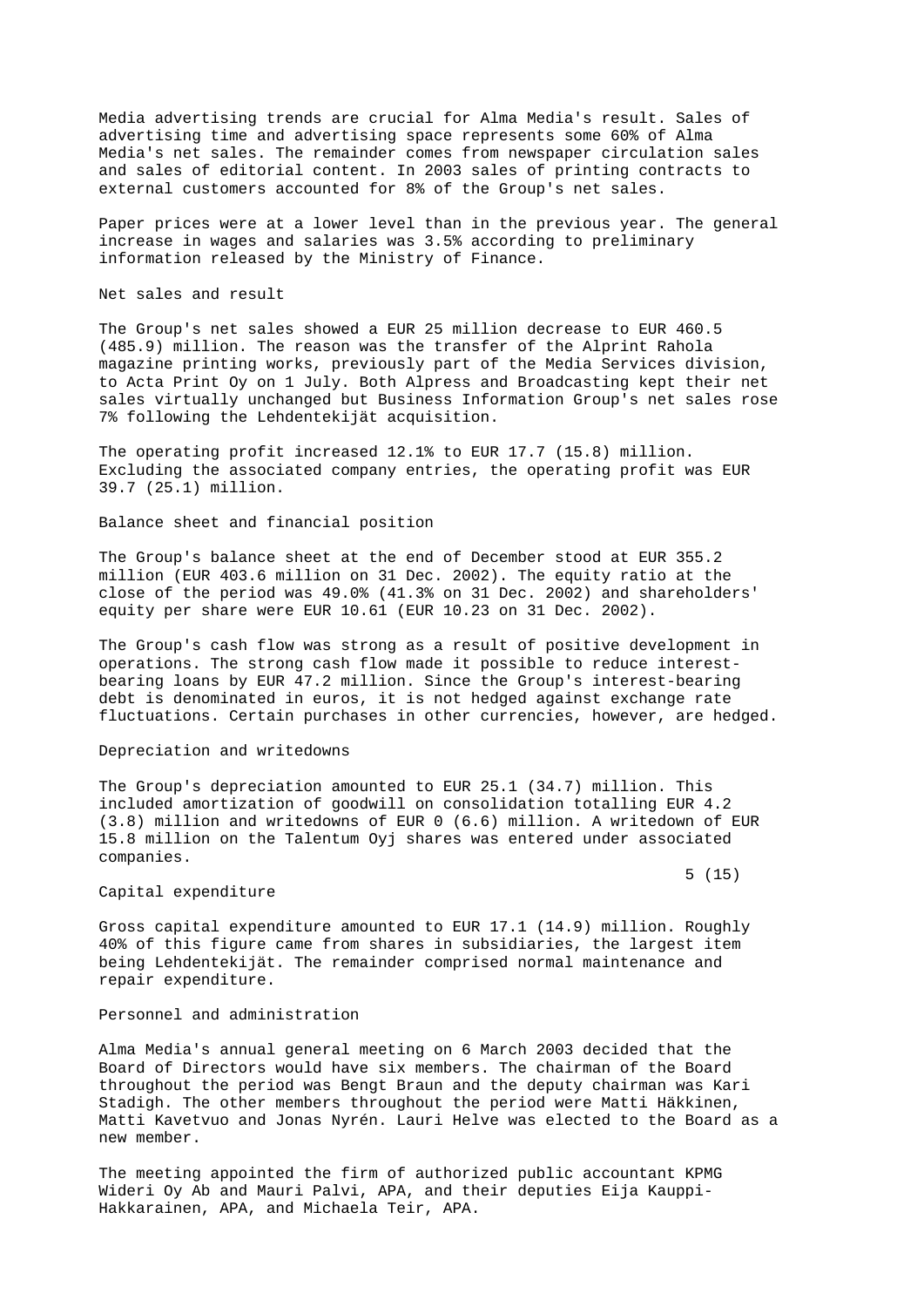The following corporate management changes took place during the year: Mr Teemu Kangas-Kärki was appointed Chief Financial Officer on 1 June 2003 and Ms Terhi Heikkinen Executive Vice President, Human Resources on 1 September 2003.

Alma Media Group's total workforce, calculated as full-time employees, was 2,634 at the end of 2003.

Dividend proposal

Alma Media Corporation's Board of Directors will propose a dividend of EUR 2.50 per share to the annual general meeting on 8 March 2004.

OPERATIONS BY DIVISION

ALPRESS

| ALPRESS'S KEY FIGURES (MEUR)     | 2003                | 2002        | 2003                 | 2002     |
|----------------------------------|---------------------|-------------|----------------------|----------|
|                                  | $10 - 12$ $10 - 12$ |             | $1 - 12$             | $1 - 12$ |
| Net sales                        | 51.0                | 51.8        | 200.2                | 201.3    |
| Circulation sales                | 23.3                | 23.1        | 93.5                 | 93.3     |
| Media advertising sales          | 24.3                | 24.0        | 93.1                 | 90.1     |
| Printing sales                   | 2.2                 | 3.4         | 9.1                  | 13.4     |
| Other net sales                  | 1.2                 | 1.3         | 4.5                  | 4.5      |
| Operating profit                 | 7.7                 | 5.1         | 30.0                 | 27.2     |
| Operating profit/net sales, %    | 15.1                | 9.8         | 15.0                 | 13.5     |
| Gross capital expenditure        | 2.3                 | 1.3         | 4.1                  | 6.4      |
| Personnel on average (workforce) |                     | 1,574 1,645 | 1,626                | 1,681    |
| Full-time personnel on average   |                     |             | 1, 125 1, 153 1, 162 | 1,182    |

Alpress publishes 31 newspapers. Tighter collaboration through chaining created a platform for good performance by the newspapers. The circulations of Aamulehti and the local newspapers of the Suomen Paikallissanomat newspapers grew. Circulation revenues from the subscribed newspapers increased 2.2%. Net sales from media sales rose EUR 3.0 million, EUR 1 million of which was due to the spring parliamentary elections.

 $6(15)$ 

The Alpress division's full-year operating profit increased by more than 10% and the operating margin rose to 15.0% (13.5%). All units except Iltalehti showed higher operating profits with Aamulehti especially successful. This was partly the result of more intense competition in the food retailing sector as well as decisions related to the taxation of vehicles. A significant increase in advertising spending was also evident in the information technology sector. The aggregate media sales of Alpress's provincial and local papers grew more than the market average.

Lower paper prices reduced costs by about one million euros compared to the previous year.

Iltalehti maintained its circulation market share at the previous year's level. The decision to cease adult advertising weakened media sales compared to the previous year.

Suomen Paikallissanomat acquired the publishing rights to the Kuorevesi-Mänttä-Vilppula newspaper in the town of Mänttä on 1 January 2004.

Alpress's fourth-quarter result was a distinct improvement compared to the previous year. The most significant reasons for this were, compared to previous year, different timing of expenses, and a EUR 1.2 million writedown entered in the previous year's figures on properties owned by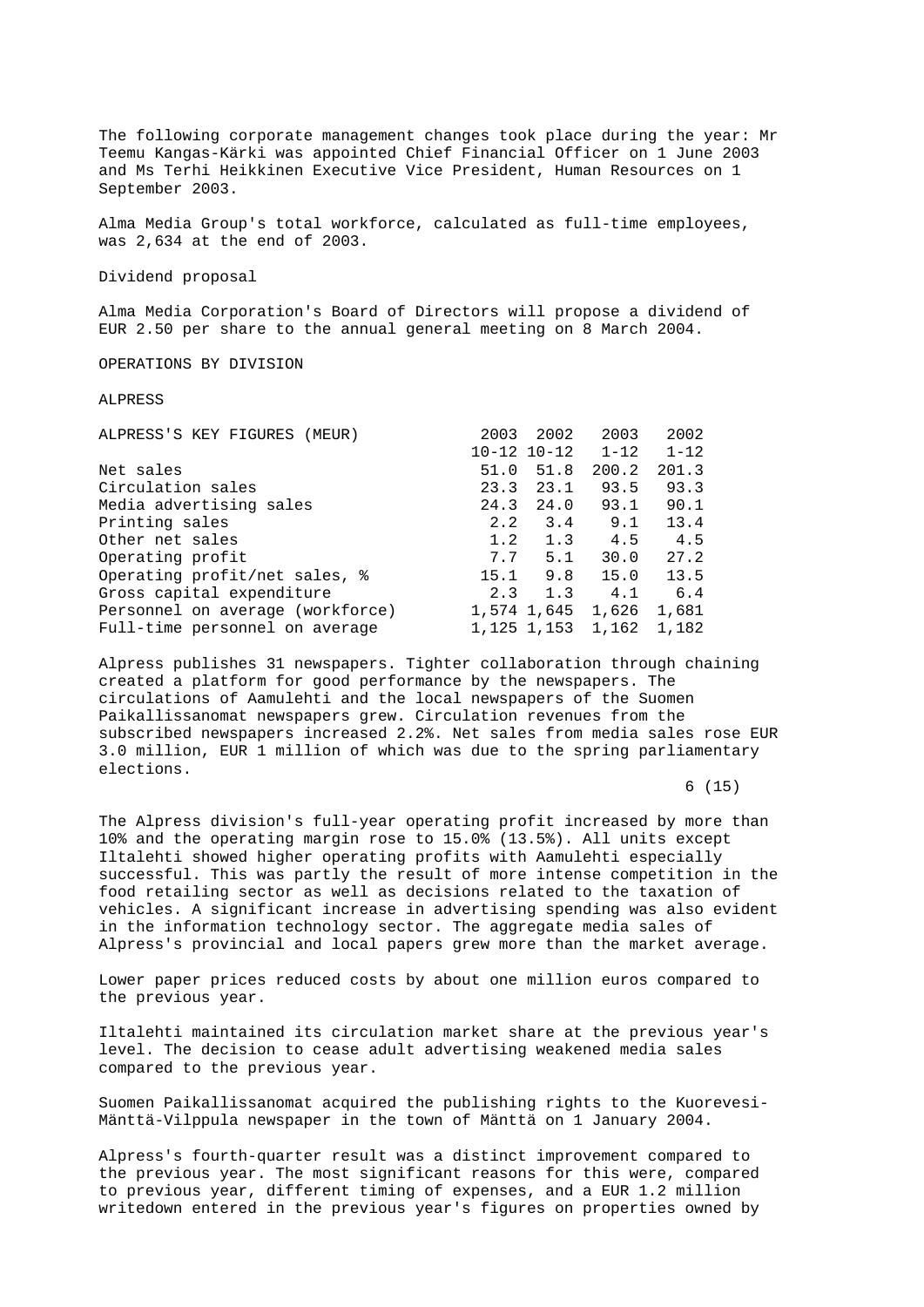Kainuun Sanomat. Circulations of the afternoon newspapers once again began to decline.

BROADCASTING

| BROADCASTING'S KEY FIGURES (MEUR)  | 2003                | 2002 | 2003               | 2002     |
|------------------------------------|---------------------|------|--------------------|----------|
|                                    | $10 - 12$ $10 - 12$ |      | $1 - 12$           | $1 - 12$ |
| Net sales                          | 51.3                | 50.4 | 178.1              | 177.6    |
| Operating profit                   | 5.8                 | 2.1  | 5.9                | $-7.2$   |
| Operating profit/net sales, %      | 11.2                | 4.2  | 3.3                | $-4.0$   |
| Gross capital expenditure          | 2.0                 | 0.6  | 4.8                | 3.9      |
| Personnel on average (workforce)   | 510                 | 525  | 517                | 527      |
| MTV3's and Subty's share of total  | 46.8                | 48.4 | 46.3               | 44.3     |
| viewing time, % (prime-time, 10-44 |                     |      |                    |          |
| year-olds)                         |                     |      |                    |          |
| TV4 AB's net sales                 | 74.7                | 75.1 | 246.6              | 248.3    |
| TV4 AB's operating profit          |                     |      | 8.6 10.3 12.0 12.8 |          |
| TV4 AB's impact on Broadcasting's  | 0.5                 | 0.5  | $-1.6$             | $-1.1$   |
| operating profit                   |                     |      |                    |          |

The Broadcasting division is responsible for Alma Media's television and radio broadcasting businesses. The division's result also includes the profit contribution of the associated company TV4 AB in Sweden, less goodwill amortization.

The main factors underlying Broadcasting's improved operating profit were the 10.7 MEUR reduction in the operating licence fee and a decrease in the losses reported by its associated companies. The division's costs fell 4.8% between January and December. The aggregate contribution of the associated companies was EUR -1.4 (-5.1) million. The previous year's figure reflected the contribution of the associated company Suomen Urheilutelevisio Oy.

The number of digital television receivers increased significantly last

7 (15)

year and, in the Group's estimate, featured in 230,000 households at the end of the year. In December a parliamentary working group proposed to the Ministry of Transport and Communications that analogue broadcasts

should be discontinued altogether from 31 August 2007. The decision will be made by the Finnish government in early 2004. Also in December, the government approved a change to the operating licence fee that gave the digital MTV3+ service the same status as normal television channels. MTV-Interactive started offering mobile and broadband access services at the end of the year.

The division's net sales between January and December increased by slightly more than 0.2% on the previous year. Net sales from advertising rose 0.5% but net sales from other activities decreased 3.3%. Sales of television advertising remained at the previous year's level but the average price of TV advertising time has increased. MTV's share of total television advertising in Finland between January and December was 72% (74%) and its share of total viewing time on commercially financed channels was 71% (71%).

Subtv gained further popularity among viewers during the year. In December the channel reached two-thirds of all Finnish households with access to cable television every week. Subtv's net sales rose almost 50% in 2003 but the channel is still clearly loss-making. Radio Nova's net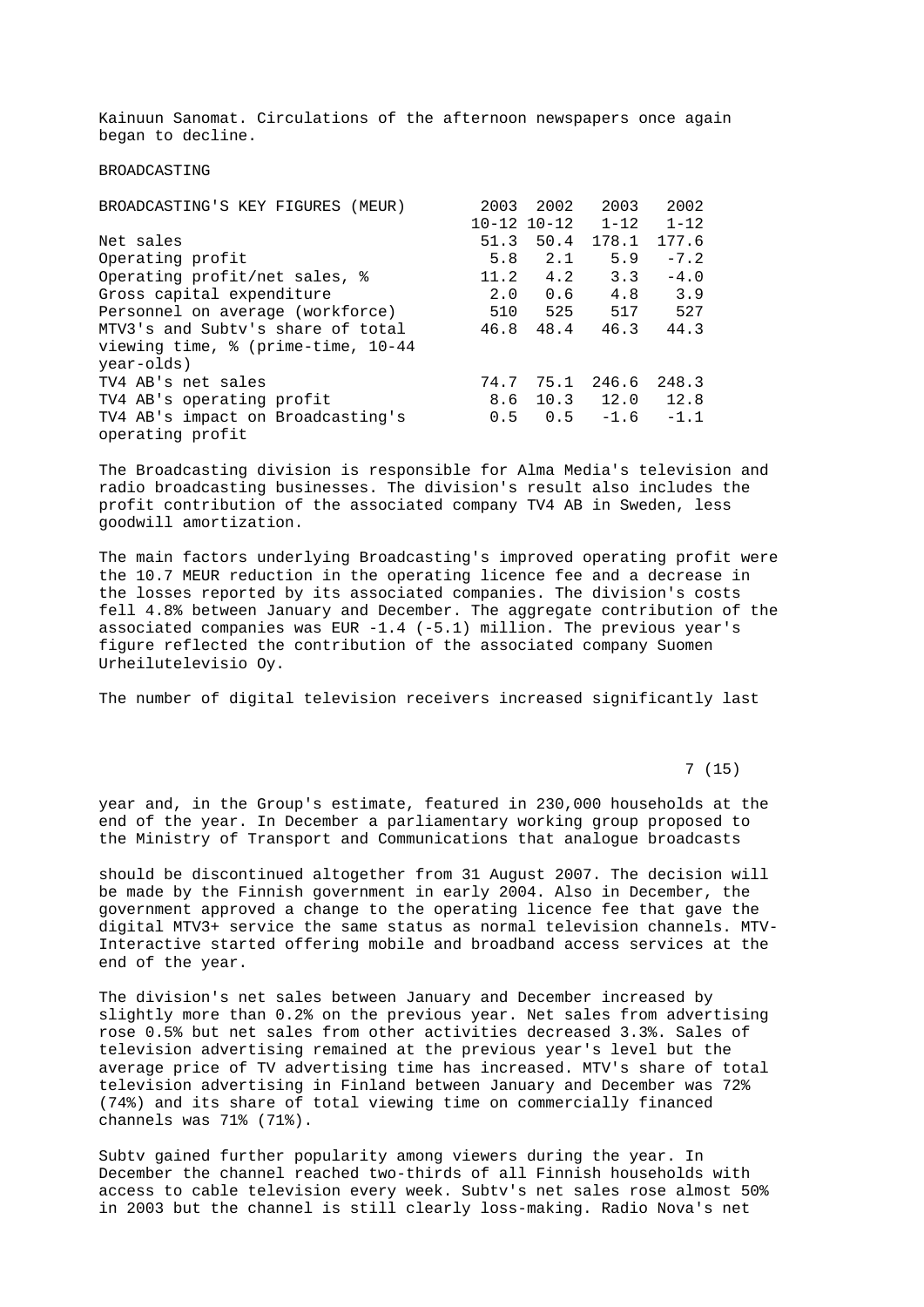sales increased 11.8% in the January-December period and its operating profit was higher than one year earlier. MTV-Interactive's net sales grew 17.8% during the year but its result was a loss owing to the start-up of new business operations.

The division's fourth-quarter net sales increased 1.7% compared to the previous year. Net sales from television advertising rose 0.8%. Subtv's fourth-quarter net sales grew 52% and Radio Nova's net sales 14.9%. The division's costs fell by 2.2% in the fourth quarter.

# BUSINESS INFORMATION GROUP

| BIG'S KEY FIGURES (MEUR)         | 2003                | 2002        | 2003     | 2002     |
|----------------------------------|---------------------|-------------|----------|----------|
|                                  | $10 - 12$ $10 - 12$ |             | $1 - 12$ | $1 - 12$ |
| Net sales                        | 13.0                | 11.7        | 46.4     | 43.2     |
| Circulation sales                |                     | $3.4$ $3.4$ | 13.6     | 13.9     |
| Advertising sales                | 5.2                 | 6.3         | 18.5     | 21.6     |
| Other sales                      |                     | $4.3 \t2.0$ | 14.3     | 7.8      |
| Operating profit/loss            | 1.8                 | $-0.3$      | 4.2      | 2.4      |
| Operating profit/net sales, %    | 13.6                | $-2.3$      | 9.1      | 5.6      |
| Gross capital expenditure        | 0.1                 | 0.2         | 3.4      | 0.8      |
| Personnel on average (workforce) | 386                 | 353         | 384      | 356      |
| Talentum Oyj's net sales         | 33.0                | 31.1        | 113.2    | 114.6    |
| Talentum Oyj's operating profit  | 2.4                 | 0.7         | 2.9      | $-0.3$   |
| Talentum Oyj's impact on BIG's   |                     | $-0.2 -2.2$ | $-1.8$   | $-4.7$   |
| operating profit after goodwill  |                     |             |          |          |
| depreciation                     |                     |             |          |          |

Business Information Group publishes and distributes business and financial information. Its result also includes Alma Media's holding in Talentum Oyj less goodwill amortization.

### 8 (15)

Net sales rose 7% for the full year. The increase was attributable to the acquisition of Suomen Lehdentekijät at the start of the year. Comparable net sales showed a decrease of 8%. B-to-B advertising during the year fell 11% and advertising sales of the Kaupplehti products was down 15%.

Circulation income decreased 2% but the fall in circulation is now believed to have halted. BIG has succeeded in compensating for roughly half of the decrease in media income through various cost-cutting measures. Baltic News Service Ltd's profitability was a clear improvement. Balance Consulting returned a loss for the full year but a profit in the final quarter due to new products.

The impact of Talentum on the division's full-year result was EUR -1.8 (-4.7) million. The result does not include the writedown on Talentum Oyj shares (15.8 MEUR).

Net sales in the fourth quarter rose 10%. The impact of Talentum on the October-December operating profit was EUR -0.2 (-2.2) million. The B-to-B sector continued to decline. In the business and financial newspapers Bto-B advertising showed a decrease of 4% between October and December. Advertising sales of Kauppalehti products fell 17%.

MEDIA SERVICES

| MEDIA SERVICE'S KEY FIGURES (MEUR) |  |  | 2003 2002 2003 2002   |  |
|------------------------------------|--|--|-----------------------|--|
|                                    |  |  | 10-12 10-12 1-12 1-12 |  |
| Net sales                          |  |  | 6.2 19.6 48.4 73.9    |  |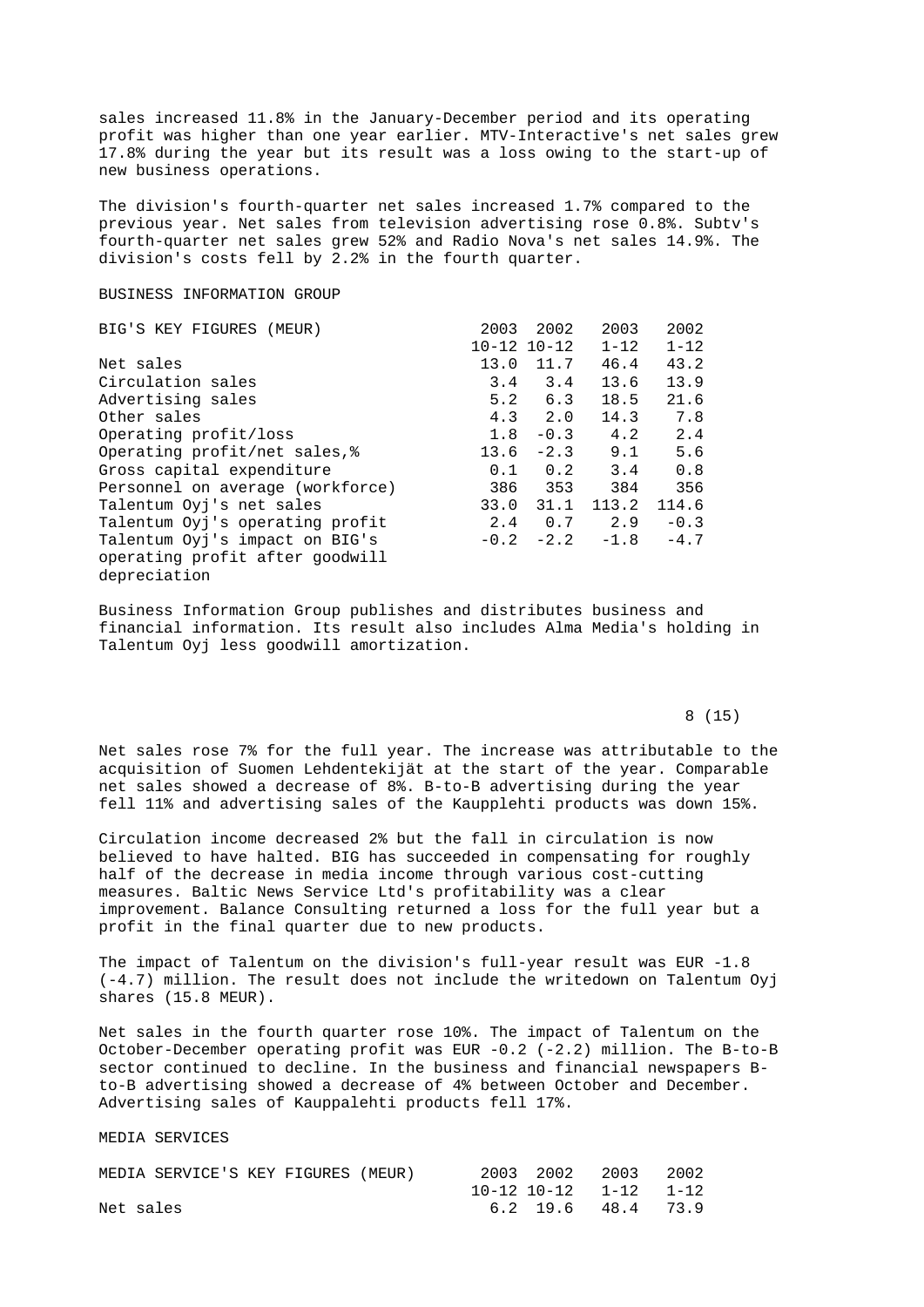| Alprint's net sales              | 2.0     | 16.2   | 32.9    | 61.5   |
|----------------------------------|---------|--------|---------|--------|
| -Alprint's exports to Russia     | 0.0     | 4.3    | 5.3     | 14.7   |
| -Alprint's other exports         | 1.7     | 5.9    | 14.3    | 22.3   |
| -Alprint's domestic sales        | 0.3     | 6.0    | 13.3    | 24.5   |
| Net sales of Classified Services | 2.1     | 1.7    | 8.1     | 7.1    |
| Net sales of Information Systems | 1.7     | 1.5    | 6.5     | 5.5    |
| Net sales of New Businesses      | 0.6     | 0.7    | 1.6     | 2.0    |
| Media Service's operating loss   | $-3.1$  | $-0.3$ | $-5.6$  | $-2.2$ |
| Alprint's operating loss         | $-2.8$  | $-0.1$ | $-5.0$  | $-1.2$ |
| Operating loss/net sales, &      | $-49.5$ | $-1.6$ | $-11.7$ | $-2.9$ |
| Gross capital expenditure        | 1.6     | 0.8    | 6.0     | 1.8    |
| Personnel on average (workforce) | 137     | 472    | 303     | 478    |

In 2003 the Media Services division comprised Alprint (printing), Classified Services, Information Systems, and New Ventures. EUR 27 million of Alprint's net sales in the first six months of the year was derived from the Rahola unit transferred to Acta Print. The sale of the Hyvinkää printing works to its operative management was finalized at the end of the year. The Hyvinkää operation contributed EUR 8.2 million to the division's full-year net sales.

EUR 1.6 million of the division's operating loss came from Alprint and EUR 3.4 million from Acta Print. The operating result was depressed by poor conditions in the printing sector, the costs arising from the Acta Print's planned production reorganization and writedowns, and one-time production start-up difficulties in parts of Acta Print that were not related to the transfer of business operations.

 $9(15)$ 

In the fourth quarter, sales of classified services remained strong. The company's share of Acta Print Oy's operating loss in the fourth quarter was EUR 2.2 million. Classified property and automotive services continued to grow strongly. Similarly, the steep decline in recruitment advertising appears to have halted. Mascus.com, an online used machinery trading marketplace, was acquired on 31 December 2003 and it began operating as part of Media Services on 1 January 2004.

### SUBSEQUENT EVENTS

An agreement with Conventum Securities Ltd guaranteeing the liquidity of the Alma Media Series II share came into force on 19 January 2004. Under the contract, Conventum guarantees to quote a bid and ask price for Alma Media's Series II share with a spread of at most 3%. The prices apply to five share lots, or 500 shares, at a time.

# PROSPECTS IN 2004

The advertisers' economic barometer predicts modest growth in advertising spending this year. Comparable net sales for the full year of Alma Media are expected to show moderate growth and the comparable operating profit to be higher than last year. First quarter results however will compare less favourably due to last year's extra media spending particularly in connection with parliamentary elections.

#### ADOPTION OF IAS/IFRS ACCOUNTING

Alma Media Corporation will adopt IAS/IFRS accounting principles from its first interim report in 2005 onwards. A project is now in progress to establish the changes that IAS/IFRS might give rise to with respect to leasing, pension accounting, goodwill and binding programme purchasing contracts. This project and its analysis will be completed during 2004.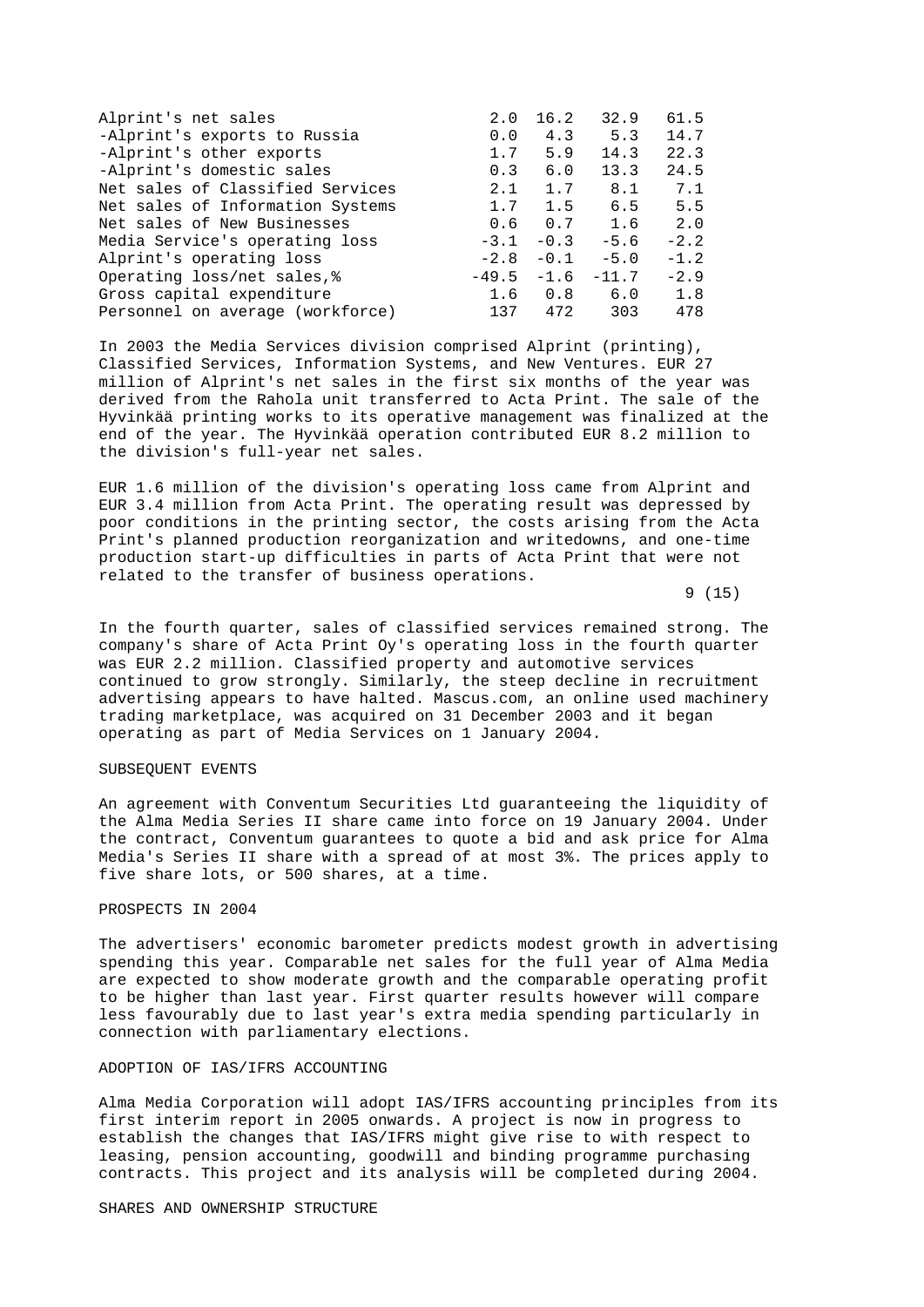Alma Media Corporation's fully paid up and registered share capital on the balance sheet date was EUR 26,456,061.75. The share capital comprised 6,771,586 Series I shares and 8,958,474 Series II shares. Foreignregistered and nominee-registered shareholders represented 53.4% of the company's shares at the close of the period.

Altogether 779,324 or 11.5% of Alma Media's Series I shares and 2,582,298 or 28.8% of the Series II shares were traded on the Helsinki Exchanges during the year. An additional 39,900 A warrants and 8,675 B warrants were traded on the exchange.

Trading of these shares and warrants totalled EUR 82 (39) million. The company's market capitalization on the balance sheet date was EUR 443 (299) million.

In accordance with the decision of the Annual General Meeting on 24 March 1999 Alma Media Corporation offered bonds with warrants totalling 1,220,000 Finnish markka to its employees entitling subscription of altogether 610,000 Series II shares. This was an issue to Alma Media Corporation's employees and also its wholly owned subsidiary Marcenter Oy, disapplying shareholders' pre-emptive subscription rights. The bond was subscribed by 759 employees. Marcenter Oy subscribed for warrants carrying subscription rights for 75,750 shares. The bond was

 $10(15)$ 

oversubscribed five times. The final subscriptions were approved by the Board of Directors.

The average price of the Series II share in October 1999, used to calculate the bond subscription price, was EUR 20.58 per share. Under the terms of the bond, half of the shares may be subscribed for from 28 May 2001 at a price 12% above the average price in October 1999, i.e. EUR 23.05 per share, and the other half of the shares from 28 May 2003 at a price 28% above the average price in October 1999, i.e. EUR 26.34. Any dividends payable will be deducted from the subscription price before subscription. The subscription price of shares under the A warrants,

before payment of any dividend for 2003, is EUR 21.51 and for the shares under the B warrants, EUR 24.80.

The A warrants were registered in the book-entry securities system on 28 May 2001 and trading in them started on 29 May 2001. Trading in the B warrants began on the Helsinki Exchanges on 28 May 2003. Altogether 125 A warrants were exercised during the year.

The 610,000 Series II shares subscribable under these warrants represent 3.73% of all the company's shares and 0.79% of the total number of votes.

Suomi Mutual Life Insurance Company holding of the voting rights in Alma Media Corporation exceeded 5% of the total on 31 December 2003 following the transfer of Suomi's insurance portfolio. Suomi Group's holding of the shares or voting rights in Alma Media Corporation remained unchanged.

Alma Media's Board of Directors had no authorizations during 2003 to raise the share capital or issue bonds with warrants and/or convertible bonds.

Neither the company nor its subsidiaries own Alma Media shares.

Share performance 1 January - 31 December 2003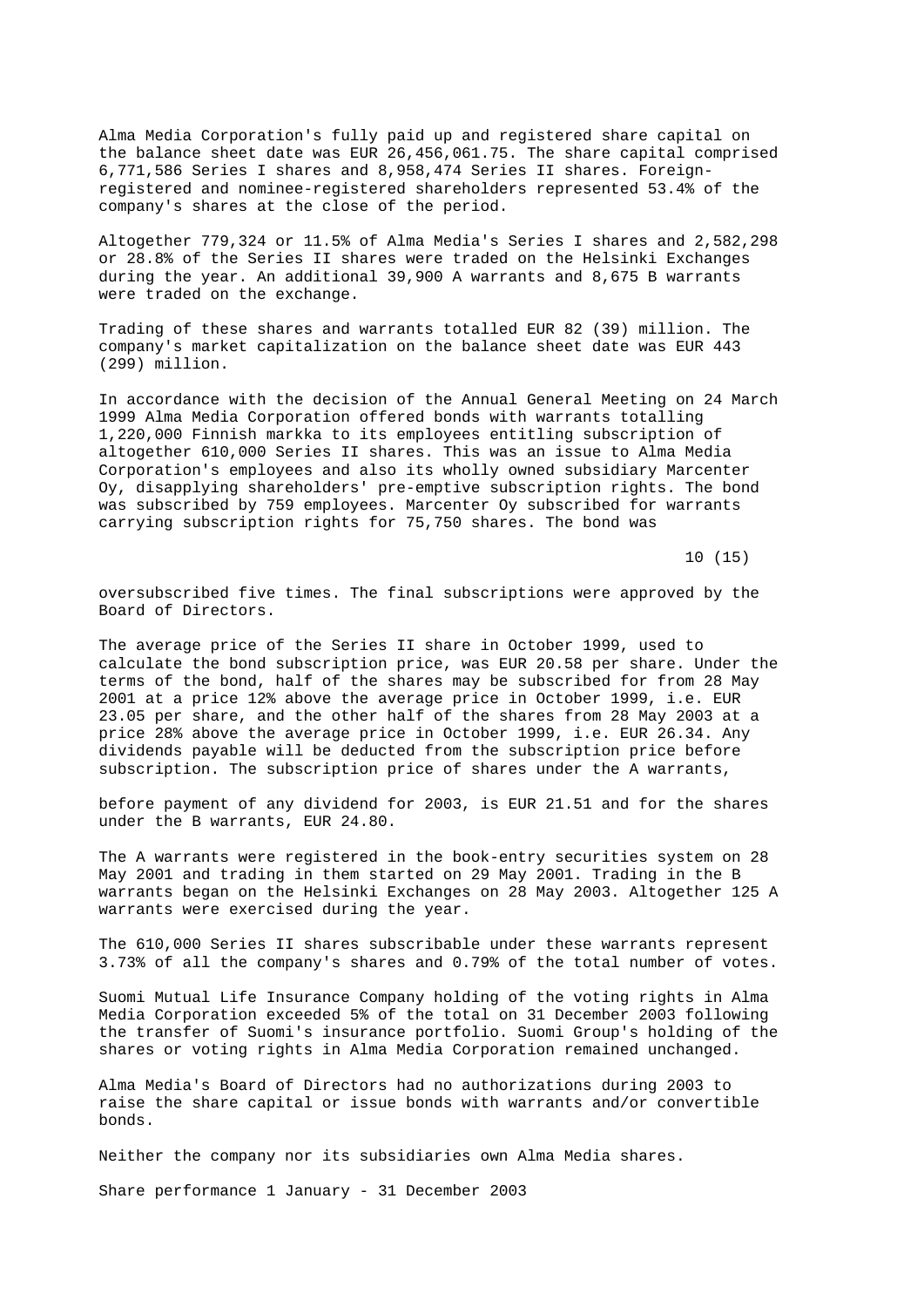|           | Highest | Lowest | 30 December 2003 |
|-----------|---------|--------|------------------|
| Series I  | 29.50   | 16.80  | 27.00            |
| Series II | 31.00   | 16.00  | 29.00            |
| A warrant | 9.60    | 1.70   | 7.50             |
| B warrant | 6.10    | 1.26   | 4.31             |

11 (15)

| CONSOLIDATED INCOME STATEMENT<br>(MEUR)                   |     | 2003 2002<br>$10-12$ $10-12$ $1-12$ | 2003 | 2002<br>$1 - 12$ |
|-----------------------------------------------------------|-----|-------------------------------------|------|------------------|
| NET SALES                                                 |     | 118.3 129.9 460.5 485.9             |      |                  |
| Share of associated companies'<br>results                 |     | $-17.4$ $-3.1$ $-22.0$ $-9.3$       |      |                  |
| Other operating income                                    | 0.9 | 6.8                                 |      | $3.7$ $8.8$      |
| Operating expenses                                        |     | $-106.2$ $-124.6$ $-424.5$ $-469.6$ |      |                  |
| OPERATING PROFIT/LOSS                                     |     | $-4.4$ 9.0 17.7 15.8                |      |                  |
| Financial income and expenses                             |     | $-0.3$ $-1.6$ $-3.7$ $-7.0$         |      |                  |
| PROFIT/LOSS BEFORE EXTRAORDINARY -4.7 7.4<br><b>ITEMS</b> |     |                                     |      | 14.0 8.8         |
| Extraordinary income                                      |     | $0.0$ $0.0$ $0.0$ $0.0$             |      |                  |
| Extraordinary expenses                                    |     | $0.0$ $0.0$ $0.0$ $-0.1$            |      |                  |
| PROFIT/LOSS BEFORE TAXES AND<br>MINORITY INTEREST         |     | $-4.7$ 7.4                          | 14.0 | 8.7              |
| Taxes                                                     |     | $4.9 -3.0 -2.7 -5.6$                |      |                  |
| Minority interest                                         |     | $0.2 -0.1 -0.5 -0.7$                |      |                  |
| PROFIT/LOSS FOR THE PERIOD                                |     | $0.4$ 4.3                           |      | $10.8$ 2.4       |
| CONSOLIDATED BALANCE SHEET (MEUR) 2003 2002               |     | 31.12. 31.12.                       |      |                  |
|                                                           |     |                                     |      |                  |
| ASSETS<br>FIXED ASSETS                                    |     |                                     |      |                  |
| Intangible assets                                         |     |                                     |      |                  |
| Goodwill on consolidation                                 |     | 19.1 19.7                           |      |                  |
| Tangible assets                                           |     | 16.8 17.0                           |      |                  |
| Investments                                               |     | $68.6$ $102.7$<br>$135.2$ $147.2$   |      |                  |
| <b>CURRENT ASSETS</b>                                     |     |                                     |      |                  |
| Inventories                                               |     | 48.6 51.8                           |      |                  |
| Receivables                                               |     | 42.8 39.8                           |      |                  |
| Cash and bank                                             |     | 24.1 25.4                           |      |                  |
|                                                           |     | 355.2 403.6                         |      |                  |
|                                                           |     |                                     |      |                  |
| CONSOLIDATED BALANCE SHEET (MEUR)                         |     | 2003 2002                           |      |                  |
|                                                           |     | 31.12. 31.12.                       |      |                  |
| SHAREHOLDERS' EQUITY AND<br>LIABILITIES                   |     |                                     |      |                  |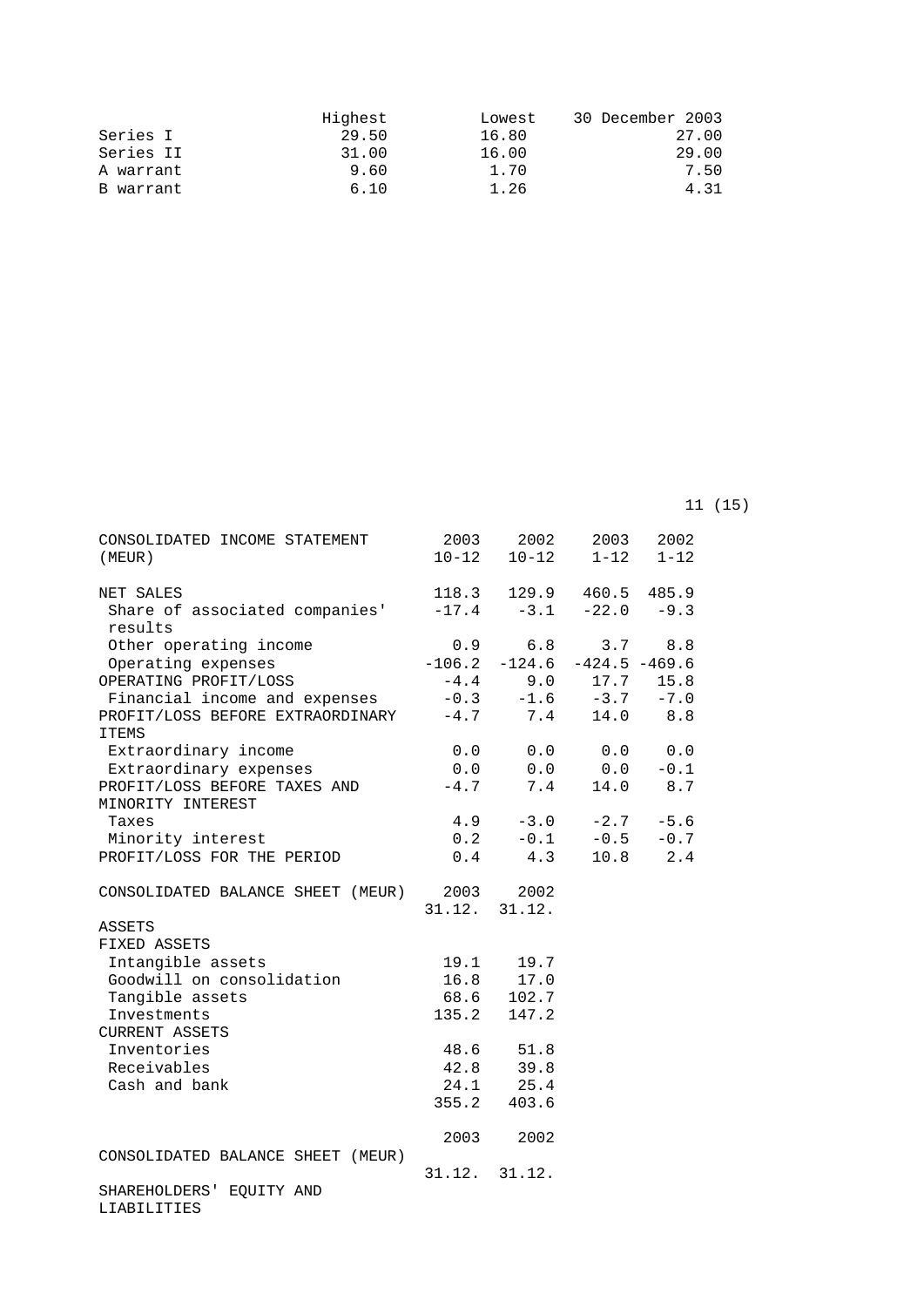| SHAREHOLDERS'S EOUITY | 167.0 | 160.8      |
|-----------------------|-------|------------|
| MINORITY INTEREST     | 1.4   | 1.5        |
| PROVISIONS            | 1.3   | 3.6        |
| LIABILITIES           |       |            |
| Long-term             |       | 66.6 118.7 |
| Short-term            | 118.9 | 119.0      |
|                       | 355.2 | 403.6      |

|                                                                                                                                                                   |                   |                   |                                          |                                          | 12 (15) |
|-------------------------------------------------------------------------------------------------------------------------------------------------------------------|-------------------|-------------------|------------------------------------------|------------------------------------------|---------|
| CONSOLIDATED CASH FLOW STATEMENT<br>(MEUR)                                                                                                                        |                   |                   | 2003<br>$1 - 12$                         | 2002<br>$1 - 12$                         |         |
| Operating activities<br>Operating profit<br>Adjustments to operating profit<br>Change in working capital<br>Financial items and taxes<br>Cash flow from operating |                   |                   | 17.7<br>44.0<br>$6.5$<br>$-13.2$<br>55.0 | 15.8<br>39.2<br>$-4.9$<br>$-3.7$<br>46.4 |         |
| activities<br>Cash flow from investing<br>activities                                                                                                              |                   |                   | $-16.0$                                  | 7.4                                      |         |
| Cash flow before financing<br>activities                                                                                                                          |                   |                   | 39.0                                     | 53.8                                     |         |
| Cash flow from financing<br>activities                                                                                                                            |                   |                   | $-40.3$                                  | $-47.6$                                  |         |
| Change in cash funds (increase +<br>$/$ decrease $-)$                                                                                                             |                   |                   | $-1.3$                                   | 6.2                                      |         |
| Cash funds at start of period<br>Cash funds at end of period                                                                                                      |                   |                   | 25.4<br>24.1                             | 19.2<br>25.4                             |         |
| CAPITAL EXPENDITURE (MEUR)                                                                                                                                        | 2003<br>$10 - 12$ | 2002<br>$10 - 12$ | 2003<br>$1 - 12$                         | 2002<br>$1 - 12$                         |         |
| Gross capital expenditure on<br>fixed assets                                                                                                                      | 5.4               | 4.5               | 17.1                                     | 14.9                                     |         |
| GROUP CONTINGENT LIABILITIES<br>(MEUR)                                                                                                                            |                   |                   | 2003                                     | 2002                                     |         |
| For own commitments                                                                                                                                               |                   |                   | 31.12. 31.12.                            |                                          |         |
| Pledges<br>Mortgages on land and buildings<br>Chattel mortgages                                                                                                   |                   |                   | 0.0<br>3.3<br>0.1                        | 0.8<br>7.3<br>5.6                        |         |
| Other own commitments<br>Leasing commitments<br>Other commitments<br>Total                                                                                        |                   |                   | 5.1<br>1.2<br>9.7                        | 2.4<br>1.4<br>17.5                       |         |
| Maturity of Group's leasing payments (MEUR)<br>During the following 12 months<br>Later                                                                            |                   |                   | 2.1<br>3.0                               | 0.8<br>1.6                               |         |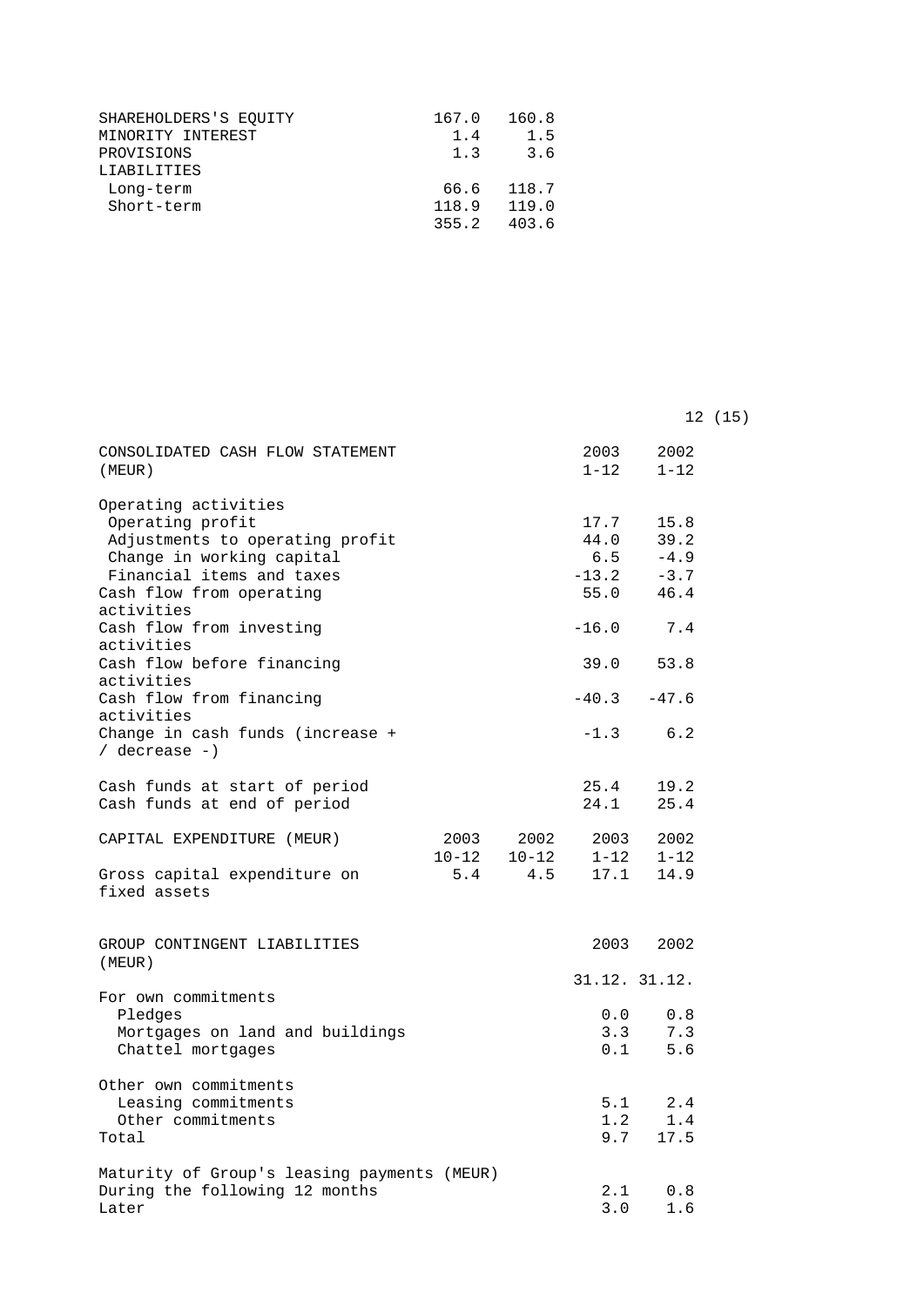Most of the Group's companies operated in leased premises. The rental agreements vary in duration from 6 months to 18 years. Annual rental payments currently total approx. EUR 7.47 million. Some of these business premises have been sub-let and contribute EUR 1.59 million in annual rental income.

13 (15)

The Broadcasting division has a network agreement with Digita Oy covering analogue television and radio broadcasting activities. These agreements are in force for the duration of the analogue television operating licence, i.e. until the end of 2006. Annual average rental payments under these agreements total EUR 17 million.

A purchasing agreement covering the transmission capacity of digital television broadcasting is in force for the duration of the digital television operating licence, i.e. until 31 August 2010. The cost of this digital transmission agreement averages EUR 5 million a year over the following four years.

Total transmission costs will be reduced by roughly one-third when analogue broadcasting ceases at the end of July in 2007 (estimated).

In addition to the programming rights entered in the balance sheet, MTV Oy also has binding programme purchasing agreements with durations ranging from one to five years. The value of these commitments is roughly EUR 90 million.

| PER SHARE DATA (EUR)                             |        | 2003      | 2002             | 2003     | 2002     |       |
|--------------------------------------------------|--------|-----------|------------------|----------|----------|-------|
|                                                  |        | $10 - 12$ | $10 - 12$        | $1 - 12$ | $1 - 12$ |       |
| Earnings per share (undiluted)                   |        | 0.02      | 0.27             | 0.69     | 0.16     |       |
| Earnings per share (diluted)                     |        |           |                  | 0.68     |          |       |
| Shareholders' equity per share                   |        |           |                  | 10.61    | 10.23    |       |
| NET SALES AND OPERATING PROFIT BY OUARTER (MEUR) |        |           |                  |          |          |       |
|                                                  | I/2002 |           | II/2002 III/2002 |          | IV/2002  | 2002  |
| Net sales                                        | 117.0  | 128.3     | 110.7            |          | 129.9    | 485.9 |
| Operating profit                                 | $-3.4$ | 10.3      | $-0.1$           |          | 9.0      | 15.8  |
|                                                  | I/2003 | II/2003   | III/2003         |          | IV/2003  | 2003  |
| Net sales                                        | 120.3  | 125.6     | 96.3             |          | 118.3    | 460.5 |
| Operating profit                                 | 6.1    | 12.7      | 3.3              |          | $-4.4$   | 17.7  |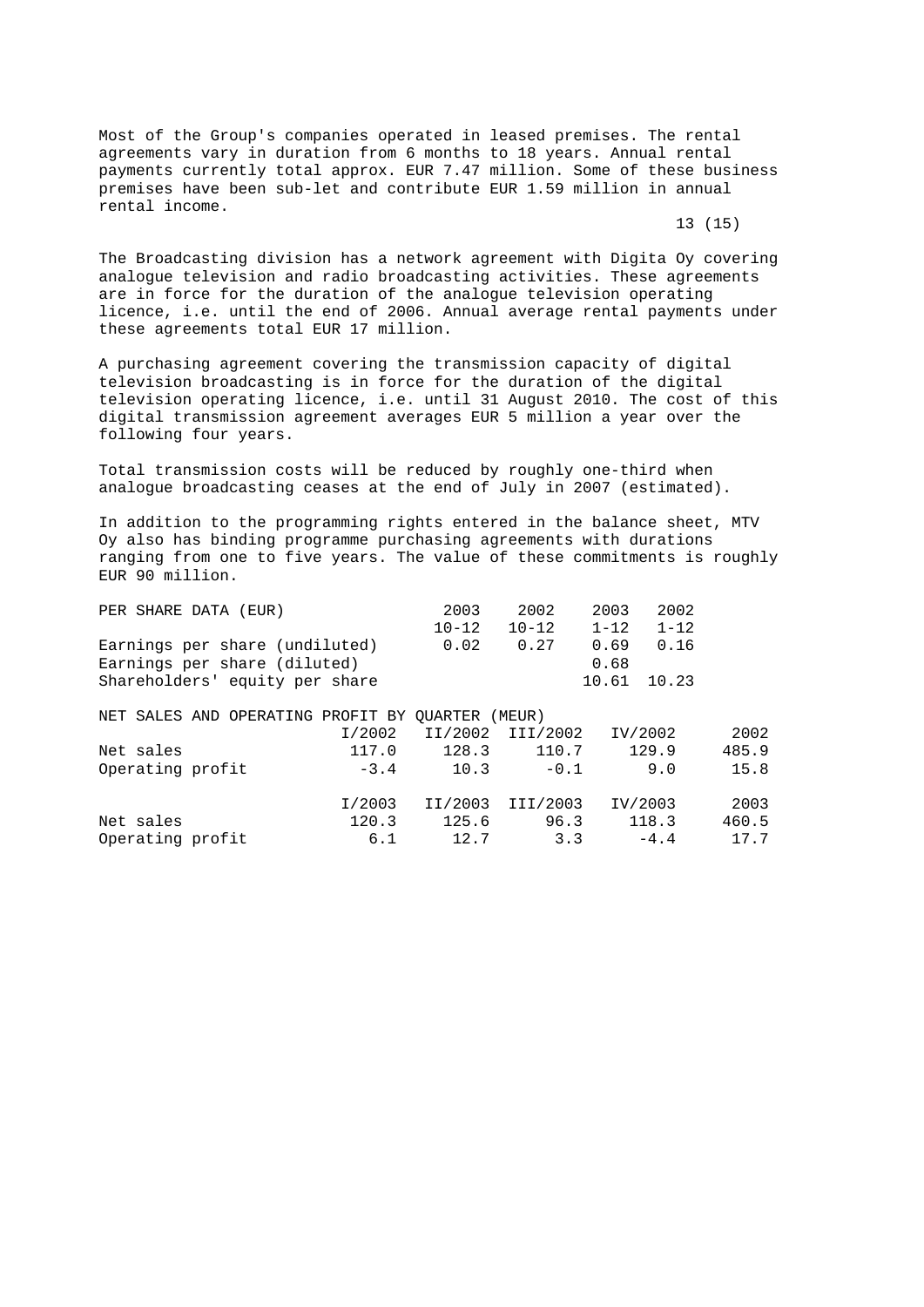ALMA MEDIA GROUP, KEY FIGURES (MEUR)

 2002 2002 2002 2002 2003 2003 2003 2003 1-3 4-6 7-9 10-12 1-3 4-6 7-9 10-12 Net sales 117.0 128.3 110.7 129.9 120.3 125.6 96.3 118.3 Operating profit/loss -3.4 10.3 -0.1 9.0 6.1 12.7 3.3 -4.4 Operating profit/loss as% -2.9 8.0 -0.1 6.9 5.1 10.1 3.4 -3.7 of net sales<br>Impact of associated  $-2.4$   $-1.7$   $-2.1$   $-3.1$   $-1.0$   $-0.7$   $-2.9$   $-17.4$ companies on operating profit Profit/loss before -5.2 8.5 -1.9 7.4 4.7 11.7 2.3 -4.7 extraordinary items Balance sheet total 456.4 442.9 431.1 403.6 411.2 388.4 365.1 355.2<br>Gross capital expenditure 2.8 5.9 1.7 4.5 4.7 3.7 3.3 5.4 Gross capital expenditure 2.8 5.9 1.7 4.5 4.7 3.7 3.3 5.4 Gross capital expenditure 2.4 4.6 1.5 3.5 3.9 2.9 3.4 4.6 as% of net sales Equity ratio,% 36.0 37.9 37.9 41.3 42.0 46.4 48.5 49.0 Gearing,  $%$  115.1 103.4 105.2 81.2 74.7 60.2 57.6 50.7 Net financial expenses 1.8 1.8 1.8 1.6 1.4 1.0 1.0 0.3 Net financial expenses 1.5 1.4 1.6 1.2 1.2 0.8 1.0 0.3 as% of net sales Interest-bearing net debt 176.3 164.5 164.5 130.6 119.0 100.1 95.2 84.7 Interest-bearing 196.7 183.5 185.4 156.0 141.4 121.3 113.3 108.8 liabilities Interest-free liabilities 101.6 96.4 85.2 81.7 105.9 96.0 82.4 76.8 Average number of 3,831 3,943 3,978 3,839 3,744 3,858 3,482 3,356 employees Average number of 3,036 3,112 3,143 3,028 2,986 3,075 2,747 2,635 employees calculated as full-time personnel Cash flow from operating 0.69 1.11 -0.14 1.29 1.22 1.33 -0.17 1.12 activities/share, EUR Shareholder's equity/ 9.74 10.12 9.94 10.23 10.12 10.58 10.51 10.61 share, EUR Earnings/share, EUR -0.36 0.42 -0.17 0.27 0.15 0.50 0.02 0.02 (undiluted) Earnings/share, EUR (diluted) Market capitalization 336.6 312.0 305.7 299.1 275.3 387.6 428.9 442.6

NET SALES BY DIVISION AND QUARTER (MEUR)

|                            |         | 2002 2002    | 2002   | 2002          | 2003    | 2003 2003                                      | 2003   |  |  |
|----------------------------|---------|--------------|--------|---------------|---------|------------------------------------------------|--------|--|--|
|                            | $1 - 3$ | $4 - 6$      |        | $7 - 9$ 10-12 | $1 - 3$ | $4-6$ 7-9 10-12                                |        |  |  |
|                            |         |              |        |               |         |                                                |        |  |  |
| Alpress                    |         | 49.1 52.1    | 48.3   | 51.8          | 50.0    | 51.6 47.7                                      | 51.0   |  |  |
| Broadcasting               |         | 41.8 48.8    | 36.6   | 50.4          | 44.8    | 46.6 35.4                                      | 51.3   |  |  |
| Business Information Group |         | 10.9 11.5    | 9.2    | 11.6          | 11.6    | $12.2$ 9.6                                     | 13.0   |  |  |
| Media Services             |         | 17.8 18.3    |        | 18.3 19.6     | 17.9    | 18.3<br>6.0                                    | 6.2    |  |  |
| Parent company             | 3.4     | 3.4          | 3.4    | 3.4           | 3.3     | $3.4$ $3.4$                                    | 3.5    |  |  |
| Intragroup net sales       |         | $-6.0 - 5.9$ | $-5.1$ | $-6.9$        | $-7.3$  | $-6.4 - 5.7$                                   | $-6.7$ |  |  |
| Total                      |         |              |        |               |         | 117.0 128.3 110.7 129.9 120.3 125.6 96.3 118.3 |        |  |  |
|                            |         |              |        |               |         |                                                |        |  |  |
|                            |         |              |        |               |         | 15(15)                                         |        |  |  |
| OPERATING PROFIT/LOSS BY   |         | 2002 2002    | 2002   | 2002          | 2003    | 2003 2003                                      | 2003   |  |  |

 $14 \t(15)$